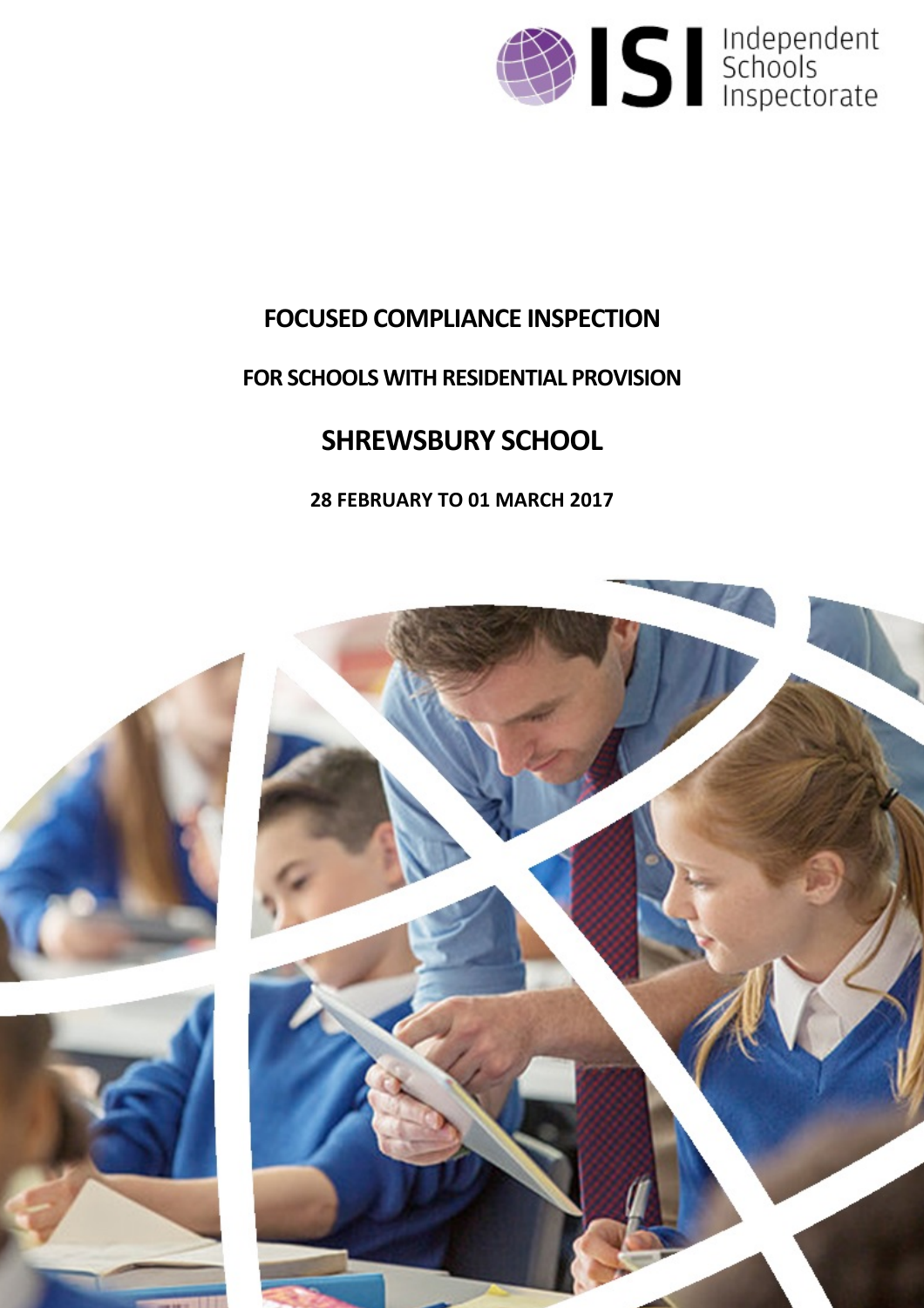# **School's details**

| <b>School</b>                            | Shrewsbury School                                                                                                                                                                                                                                                                                                                                   |     |                   |     |
|------------------------------------------|-----------------------------------------------------------------------------------------------------------------------------------------------------------------------------------------------------------------------------------------------------------------------------------------------------------------------------------------------------|-----|-------------------|-----|
| <b>DfE Number</b>                        | 893/6009                                                                                                                                                                                                                                                                                                                                            |     |                   |     |
| <b>Registered charity number</b>         | 528413                                                                                                                                                                                                                                                                                                                                              |     |                   |     |
| <b>Address</b>                           | Shrewsbury School<br>The Schools<br>Shrewsbury<br>Shropshire<br>SY3 7BA                                                                                                                                                                                                                                                                             |     |                   |     |
| <b>Telephone number</b>                  | 01743 280500                                                                                                                                                                                                                                                                                                                                        |     |                   |     |
| <b>Email address</b>                     | reception@shrewsbury.org.uk                                                                                                                                                                                                                                                                                                                         |     |                   |     |
| <b>Headmaster</b>                        | Mr Mark Turner                                                                                                                                                                                                                                                                                                                                      |     |                   |     |
| <b>Chair of governors</b>                | <b>Mr Matthew Collins</b>                                                                                                                                                                                                                                                                                                                           |     |                   |     |
| Age range                                | 13 to 18                                                                                                                                                                                                                                                                                                                                            |     |                   |     |
| Number of pupils on roll                 | 784                                                                                                                                                                                                                                                                                                                                                 |     |                   |     |
|                                          | <b>Boys</b>                                                                                                                                                                                                                                                                                                                                         | 569 | Girls             | 215 |
|                                          | Day pupils                                                                                                                                                                                                                                                                                                                                          | 159 | <b>Boarders</b>   | 625 |
|                                          | <b>Seniors</b>                                                                                                                                                                                                                                                                                                                                      | 425 | <b>Sixth Form</b> | 359 |
| Pupils' ability                          | Nationally standardised test data provided by the<br>school indicates that the ability of the pupils is<br>above average.                                                                                                                                                                                                                           |     |                   |     |
| Pupils' needs                            | The number of pupils requiring support for special<br>educational needs and/or disabilities (SEND) is 264.<br>None of these pupils has a statement of special<br>educational needs or an education, health and care<br>(EHC) plan. English is an additional language (EAL)<br>for 139 pupils, of whom 22 receive additional<br>specialised support. |     |                   |     |
| History of the school                    | Founded in 1552 as a school for boys, Shrewsbury<br>School is now an independent day and boarding<br>school for boys and girls aged between 13 and 18<br>years. Girls were first admitted in 2008 and it is now<br>fully co-educational.                                                                                                            |     |                   |     |
| <b>Ownership and governing structure</b> | The school is a registered charity, overseen by a<br>board of governors.                                                                                                                                                                                                                                                                            |     |                   |     |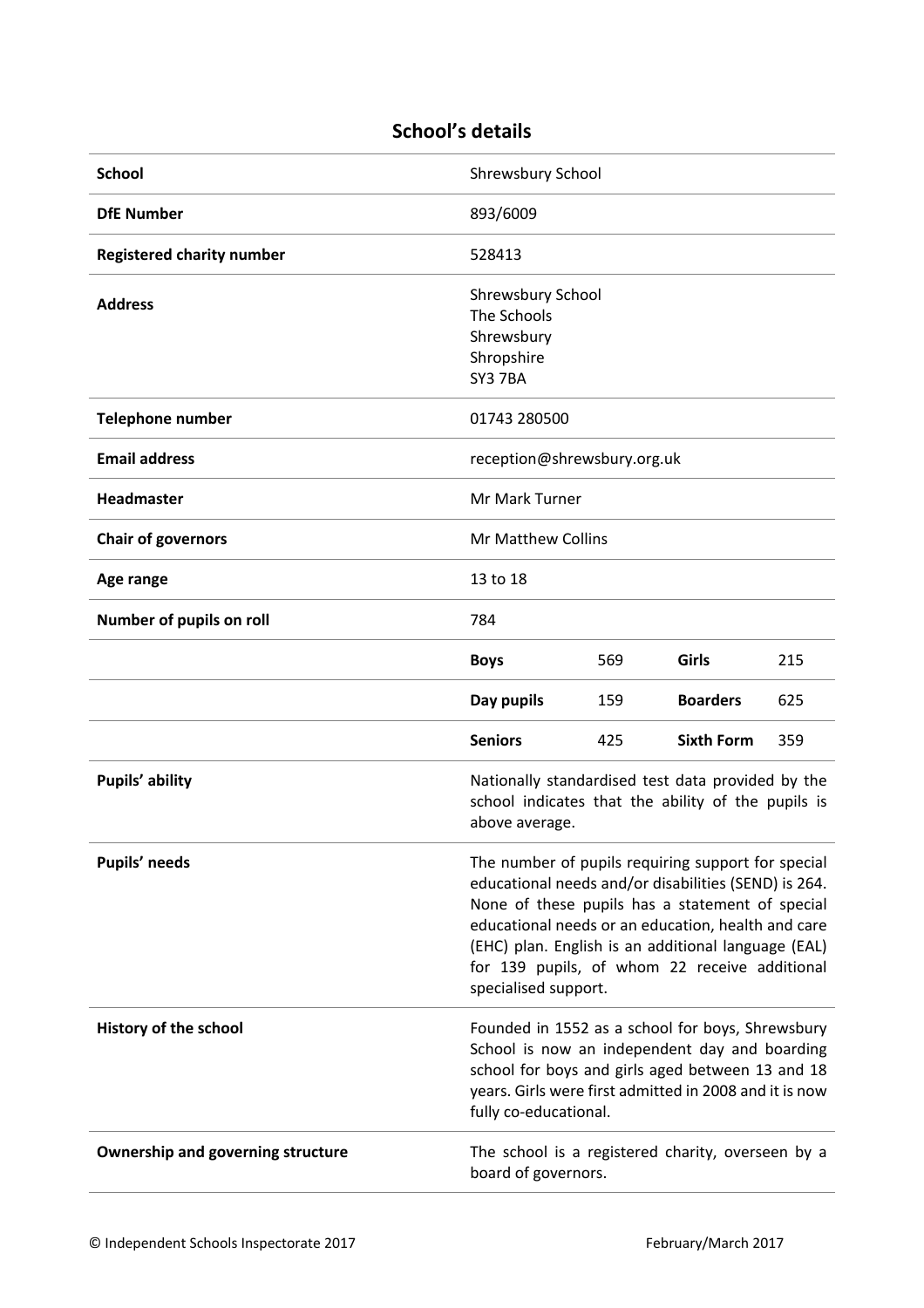| <b>School structure</b>  | Pupils belong to one of thirteen houses. Eleven<br>houses are for boarders. Two houses are for day<br>boys. Day girls share two houses with boarding girls.    |
|--------------------------|----------------------------------------------------------------------------------------------------------------------------------------------------------------|
| Other useful information | The school, set in its own grounds, is situated on the<br>outskirts of Shrewsbury by the River Severn. It<br>selects its pupils according to academic ability. |
| <b>Inspection dates</b>  | 28 February to 01 March 2017                                                                                                                                   |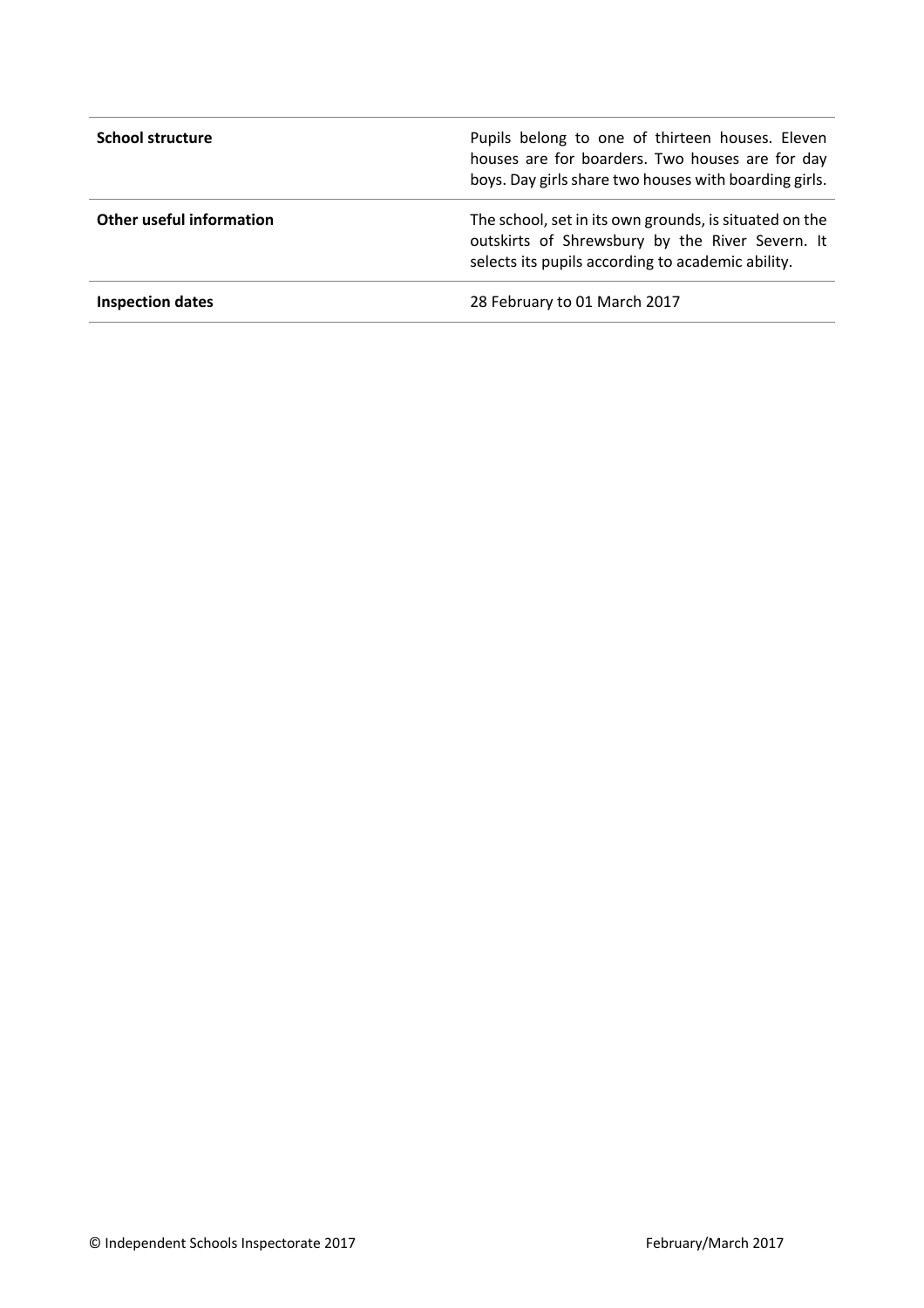#### **PREFACE**

The registration authority for independent schools is the Department for Education (DfE), which directs inspection according to a specified frequency or at any time where the DfE has particular concerns about a school. The Independent Schools Inspectorate (ISI) is the body approved by the Secretary of State for the purpose of inspecting schools which are, or whose heads are, in membership of the associations which form the Independent Schools Council (ISC) and reporting on the extent to which they meet the Independent School Standards ("the standards") in the Schedule to the Education (Independent School Standards) Regulations 2014. Accordingly, inspection records whether the school meets each of these standards, which are arranged in eight Parts, each of which is divided into separate paragraphs. The inspection of schools that have early years settings not requiring registration similarly records whether the school complies with key provisions of the Early Years Foundation Stage statutory framework, and for registered settings the full range of the Early Years Foundation Stage provisions is considered. Additionally, the inspection reports on the school's accessibility plan under Schedule 10 of the Equality Act 2010 and the ban on corporal punishment under section 548 of the Education Act 1996. It comments on the progress made by the school in meeting the compliance action points set out in the school's most recent statutory inspection.

This inspection also contains specific judgements on the National Minimum Standards for Boarding Schools ('boarding NMS'). It also comments on the progress made by the school in meeting the compliance action points set out in the most recent statutory boarding inspection and it judges the extent to which the school currently meets the boarding NMS. It identifies any standards which the school does not meet and requires action to meet them. Findings are distributed across sections relating to the eight Parts of the standards.

All association independent schools will have an inspection within three yearsfrom April 2016, in accordance with the Framework. The inspection may be of COMPLIANCE ONLY or of EDUCATIONAL QUALITY AND COMPLIANCE depending on a number of factors, including findings from their most recent inspection. Schools judged not to meet the standards, including the boarding NMS, following their inspection may also be subject to a progress monitoring visit before their next routine inspection. The progress monitoring visit will judge whether the school has taken the necessary action to meet any unmet standards and any qualitative concerns identified at their previous inspection.

**This is a COMPLIANCE ONLY inspection and as such reports only on the school's compliance with the standards, including the boarding NMS.** The standards represent minimum requirements and judgements are given either as **met** or as **not met**. All schools are required to meet all the standards applicable to them. Where the minimum requirements are not met, this is clearly indicated in the relevant section of the report and the school is required to take the actions specified. In this focused compliance inspection, key regulations and standards have been inspected in detail. These are the regulations on safeguarding; measures to guard against bullying; arrangements for pupils' health and safety, arrangements to check the suitability of staff; the provision of information to parents; the handling of parents' complaints; and other related aspects of leadership and management, together with the NMS covering the same areas. The remaining standards and requirements are deemed to continue to be met unless evidence to the contrary has been found.

The inspection does not include matters that are outside of the regulatory framework described above, such as:

- (i) the school's aims;
- (ii) an exhaustive health and safety audit;
- (iii) compliance with data protection requirements;
- (iv) an in-depth examination of the structural condition of the school, its services or other physical features;
- (v) contractual arrangements with parents;
- (vi) an investigation of the financial viability of the school or its accounting procedures.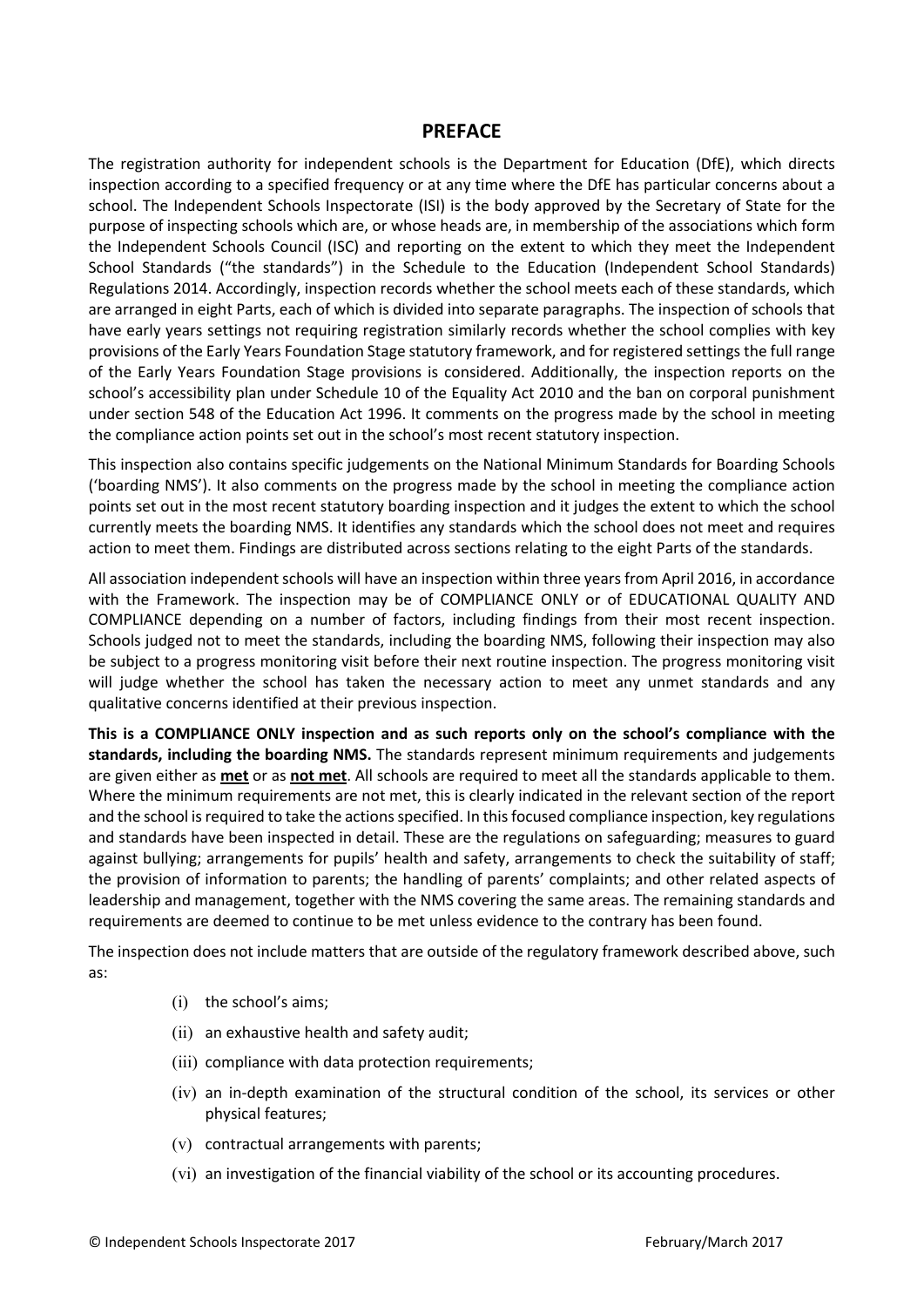Where necessary, National Curriculum nomenclature is used to refer to year groups. Links to the full regulations and requirements can be found here: The [Independent](http://www.legislation.gov.uk/uksi/2014/3283/contents/made) School Standards Regulations, [National](https://www.gov.uk/government/uploads/system/uploads/attachment_data/file/416186/20150319_nms_bs_standards.pdf) Minimum [Standards](https://www.gov.uk/government/uploads/system/uploads/attachment_data/file/416186/20150319_nms_bs_standards.pdf) for Boarding Schools.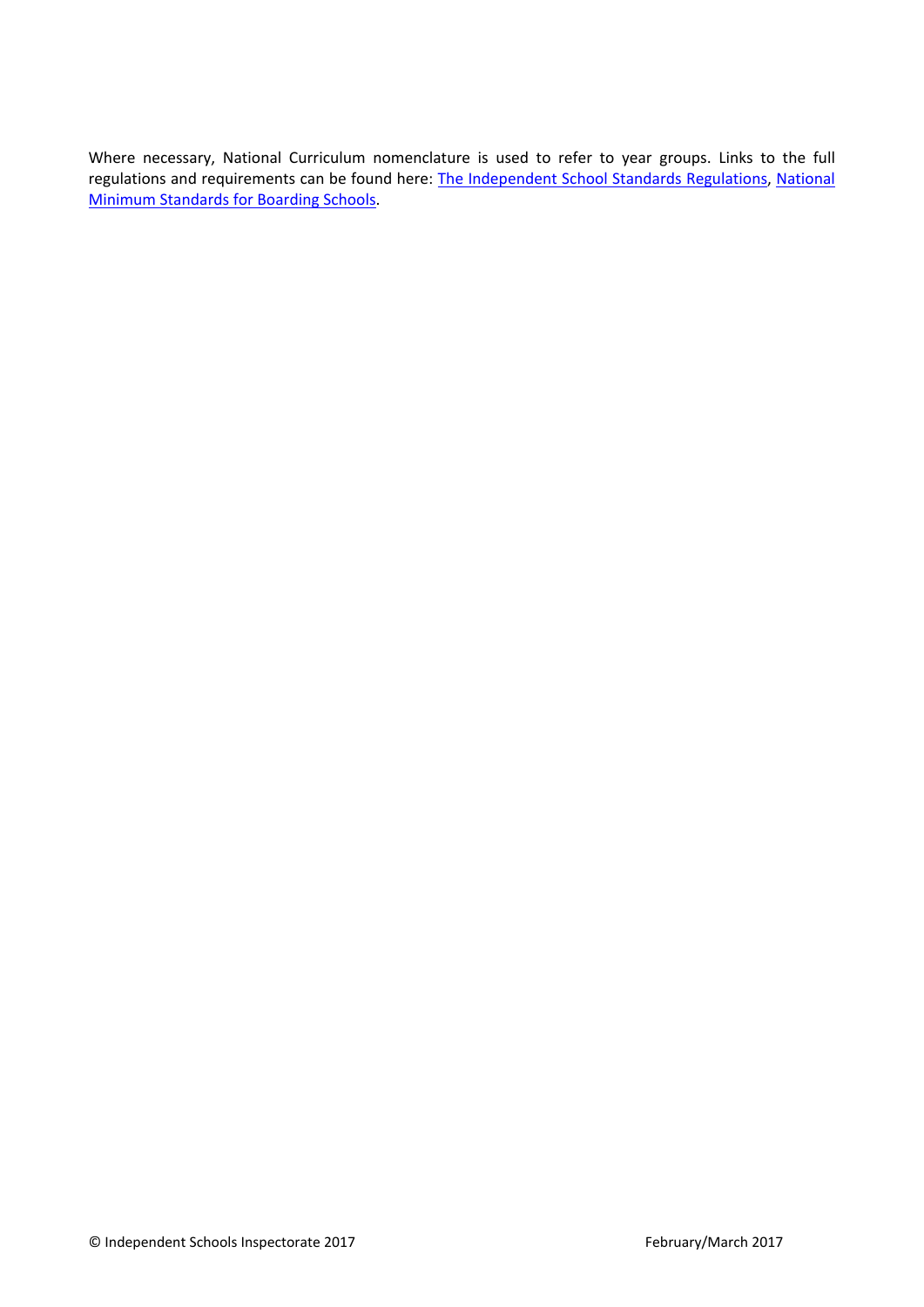# **SUMMARY EVALUATION**

**The school meets the standards in the schedule to the Education (Independent School Standards) Regulations 2014, the National Minimum Standards for Boarding Schools 2015, and associated requirements, and no further action is required as a result of this inspection.**

## **PART 1**

# **Quality of education provided**

At GCSE in the years 2013 to 2015, performance has been above the national average for maintained schools.

In the sixth form, A-level results in the years 2013 to 2015 have been above the national average for sixth formers in maintained schools.

The curriculum is documented, supported by appropriate plans and schemes of work for the pupils and covers the required breadth of material. The teaching enables pupils to make good progress, encompasses effective behaviour management and is supported by suitable resources. A suitable framework for the assessment of pupils' performance is in place.

#### **The standards relating to the quality of education [paragraphs 1–4] are met.**

#### **PART 2**

#### **Spiritual, moral, social and cultural development of pupils**

Principles and values are actively promoted which facilitate the personal development of pupils as responsible, tolerant, law-abiding citizens. Boarders' views are actively encouraged and their opinions and concerns are appropriately considered by staff. Any prefect system operating in the school is suitably managed.

**The standard relating to spiritual, moral, social and cultural development [paragraph 5] and NMS 17 and 19 are met.**

# **PART 3**

#### **Welfare, health and safety of pupils**

Arrangements are made to safeguard and promote the welfare of pupils by means that pay due regard to current statutory guidance; good behaviour is promoted; bullying is prevented so far as reasonably practicable; health and safety requirements are met, including those relating to fire safety; provision is made for first aid. Pupils are properly supervised; admission and attendance registers are maintained, as required, and there is a strategic approach to risk assessment. A disability access plan is in place.

An appropriate induction process for pupils new to boarding is implemented, and suitable provision is made for boarders' medical and health care, their food and drink and for managing boarders' laundry and possessions. Boarders have suitable contact with friends and family and access to a programme of activities. Boarding staff are appropriately trained and deployed.

**The standards relating to welfare, health and safety [paragraphs 6–16], the requirement of Schedule 10 of** the Equality Act 2010, the ban on corporal punishment under section 548 of the Education Act 1996, and **NMS 2–4, 6–12, 15 and 16 are met.**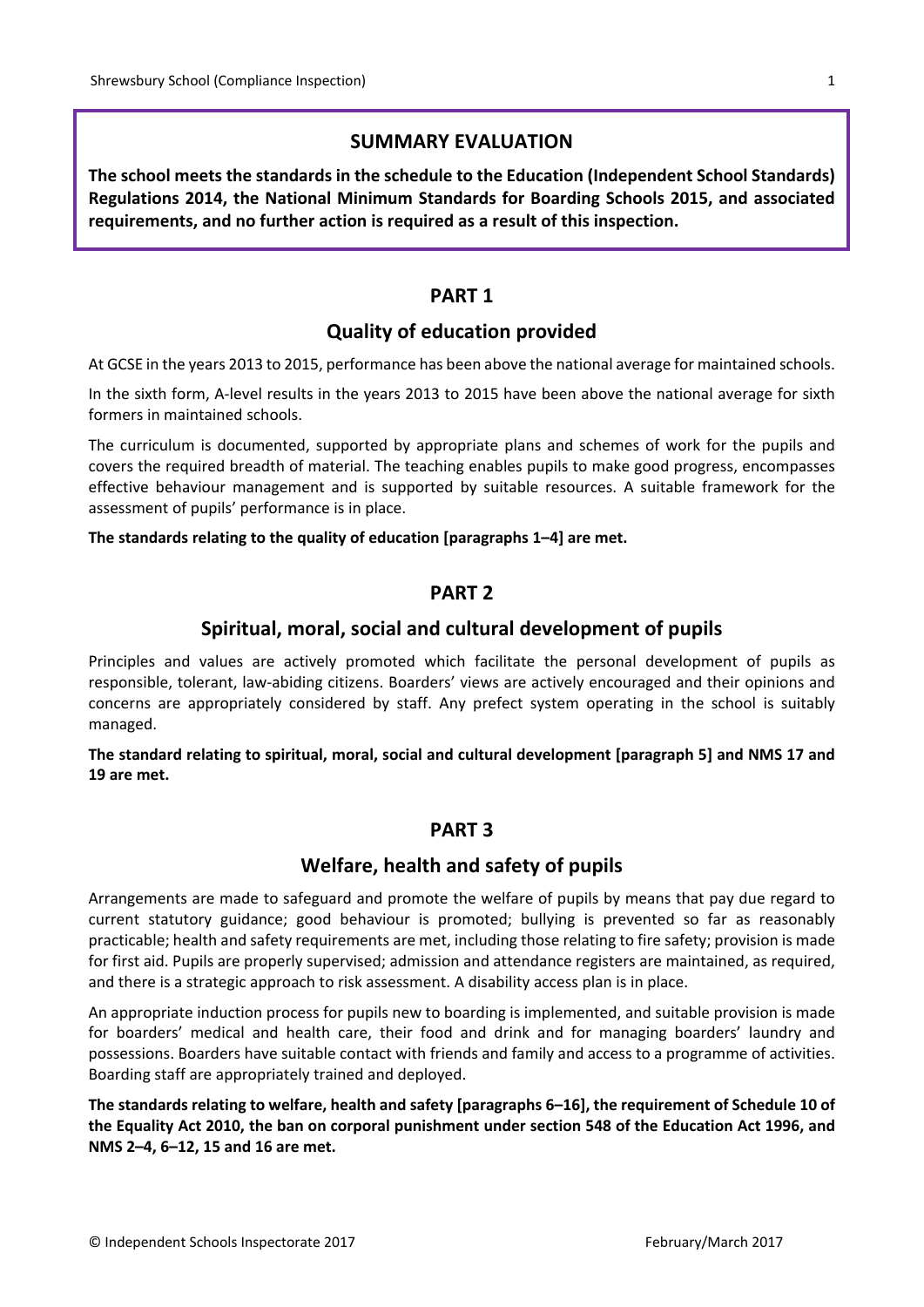#### **PART 4**

# **Suitability of staff, supply staff, and proprietors**

The school makes appropriate checks to ensure the suitability of staff, supply staff, and proprietors and a register is kept as required. Visitors to boarding accommodation are appropriately supervised and the school's arrangements for guardianship are suitably managed.

#### The standards relating to the suitability of those in contact with pupils at the school [paragraphs 17-21] **and NMS 14 are met.**

#### **PART 5**

#### **Premises of and accommodation at schools**

Suitable toilet, changing and showering facilities for pupils and appropriate accommodation for their medical needs are provided. The premises are maintained to a standard commensurate with health and safety; acoustics and lighting are appropriate; water provision is adequate. Suitable outdoor space is provided for physical education and outdoor play. Boarding accommodation is adequate for the needs of all boarders, and safeguards and promotes their welfare.

#### **The standards relating to the premises and accommodation [paragraphs 22–31] and NMS 5 are met.**

# **PART 6**

# **Provision of information**

A range of information is variously published, provided or made available to parents, inspectors and the Department for Education. These include details about the proprietor, the ethos of the school and the curriculum, and of the school's arrangements for admission, behaviour and exclusions, bullying, health and safety, first aid, details of the complaints procedure, and the number of complaints registered under the formal procedure during the preceding school year, and the provision for those with education, health and care plans or English as an additional language. They also include particulars of the school's academic performance during the preceding school year, and its results in public examinations, inspection reports and (for parents only) a report at least annually of their own child's progress. The safeguarding policy is posted on the school's website. A suitable statement of boarding principles and practice is published by the school.

#### **The standard relating to the provision of information [paragraph 32] and statement of boarding principles [NMS 1] are met.**

#### **PART 7**

#### **Manner in which complaints are handled**

Parental complaints, if any, are handled effectively through a three-stage process (informal, formal and a hearing before a panel of three, one of whom is independent of the school). Each stage has clear time scales, and at the third stage the panel can make findings and recommendations which are communicated to the complainant. Records are kept appropriately, including of any action taken, whether or not a complaint is successful, and identifying those relating to the boarding provision.

#### **The standard relating to the handling of complaints [paragraph 33] and NMS 18 are met.**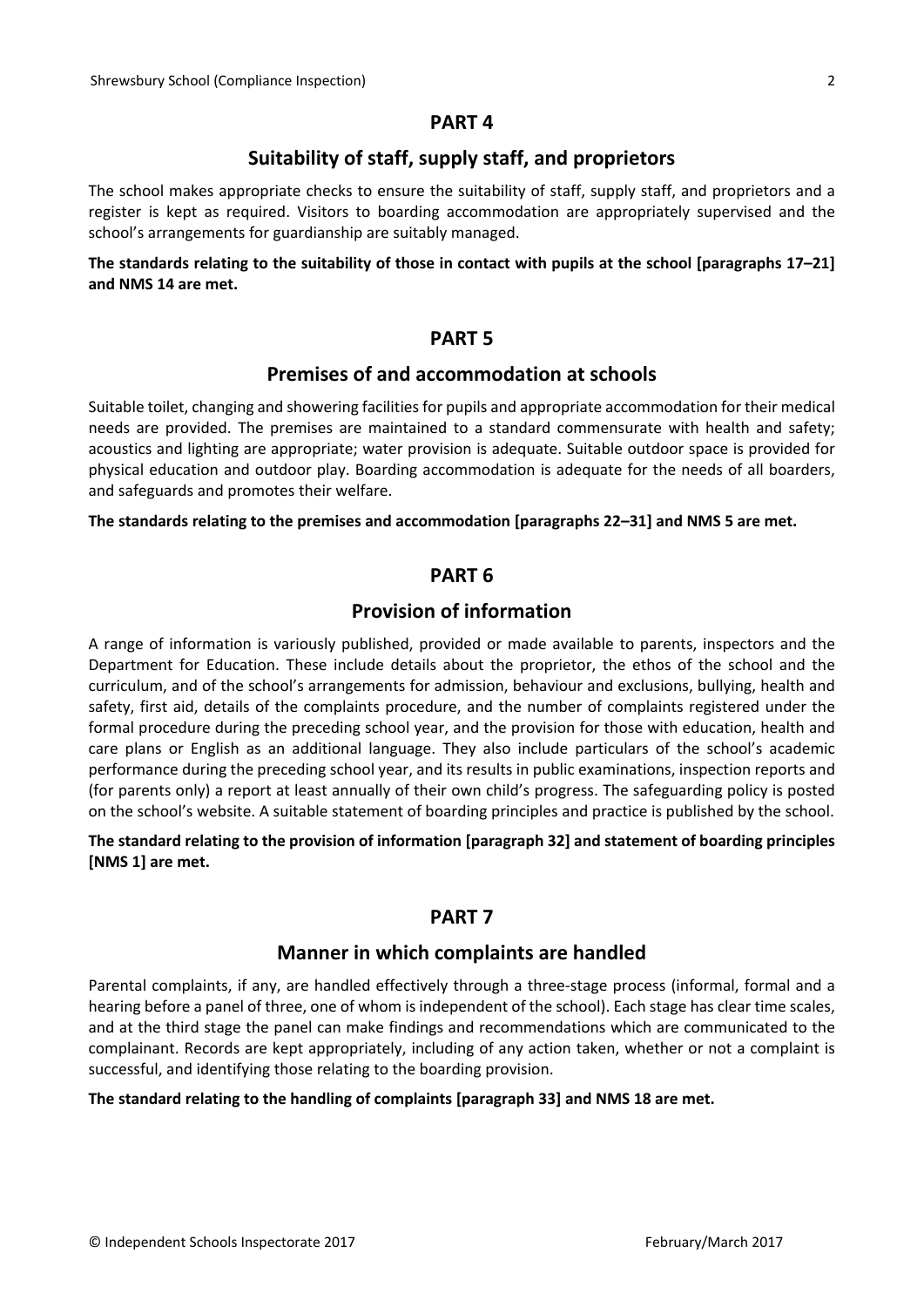## **PART 8**

# **Quality of leadership in and management of schools**

The proprietor ensures that the leadership and management demonstrate good skills and knowledge, and fulfil their responsibilities effectively, so that the other standards are consistently met and they actively promote the well-being of the pupils. Appropriate leadership and management of boarding ensure that the required policies and records are maintained and effectively monitored.

**The standard relating to leadership and management of the school [paragraph 34] and NMS 13 are met.**